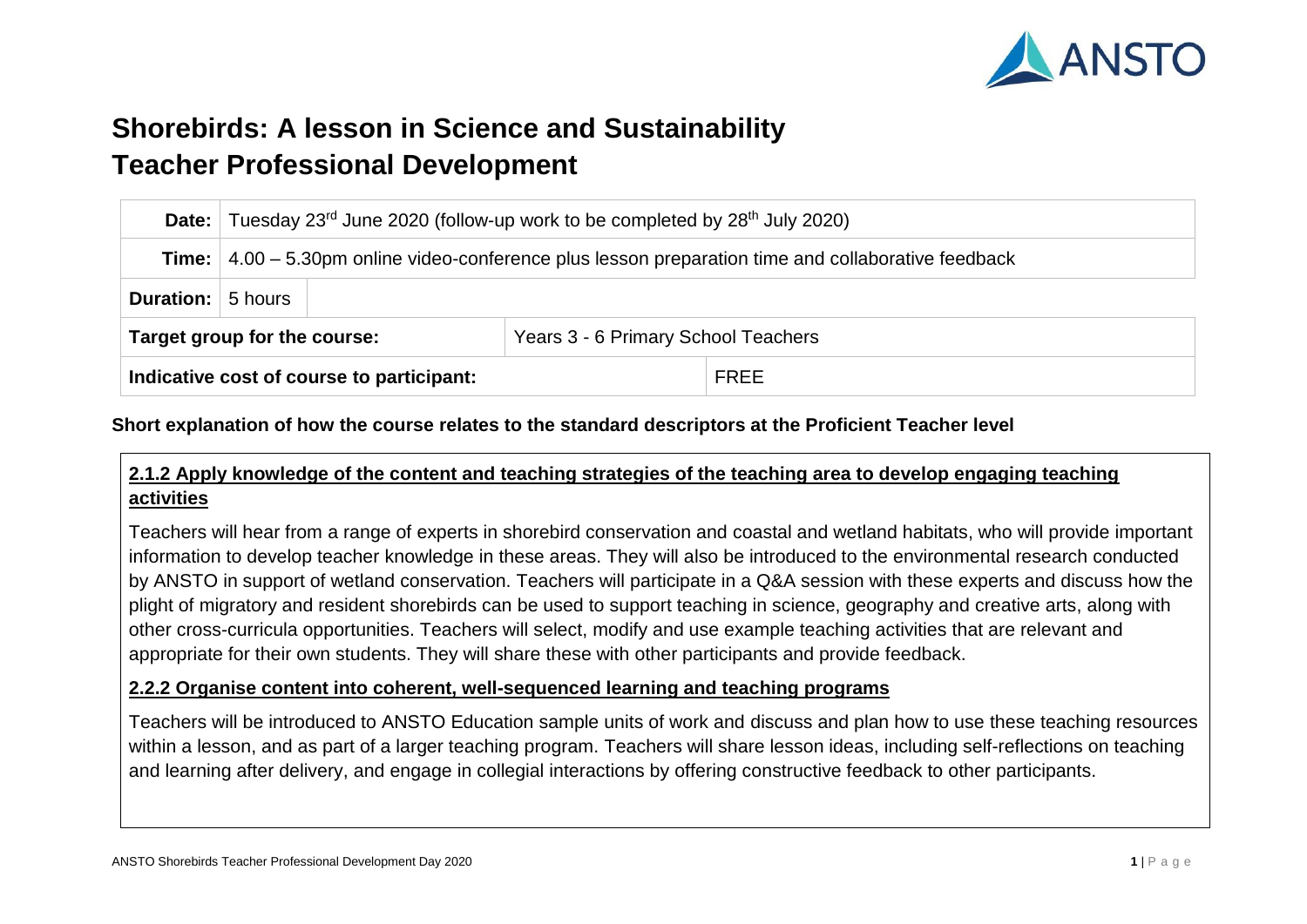

# **3.2.2 Plan and implement well-structured learning and teaching programs or lesson sequences that engage students and promote learning.**

Teachers will develop a deep understanding of the conservation issues of migratory and resident shorebirds and their habitats, using this as a tool to plan and deliver lessons to students that have an engaging, real-life purpose. Teachers will annotate lessons with self-reflections, and collaborative feedback will support continued enhancement of future lessons on this topic across a range of syllabus outcomes.

# **3.3.2 Select and use relevant teaching strategies to develop knowledge, skills, problem solving and critical and creative thinking**

Teachers are provided with examples of teaching strategies to promote critical and creative thinking, problem solving skills and a deep knowledge of the current threats to shorebirds and their habitats to students. Through a collaborative process, teachers support each other in developing additional strategies that are relevant to a range of students.

**Research basis of the course.** This should include reliable research, evidence of best practice and the expertise that exists within the teaching profession.

Science education institutions, like ANSTO, not only support development of teacher knowledge but also provide teachers with ideas for pedagogy (Kisiel 2012). It is recognised that primary school teachers lack the knowledge, skills and confidence to implement sustainable education into their programs (Green & Somerville 2015). We aim to contribute to teachers' pedagogical content knowledge in an integrative way, by combining the knowledge of ANSTO education staff, expert speakers and providing practical examples of integration into syllabus outcomes:

- Teachers learn about the latest developments in shorebird conservation and wetland sustainability
- Teachers discuss how this content can help them communicate key science and geography concepts in their syllabus
- Teachers discuss strategies for integrating educational resources and tools into their teaching programs

Green, M. & Somerville, M. (2015) Sustainability education: researching practice in primary schools. Environmental Education Research 21(6): 832-845.

Kisiel, J. (2012). Introducing future teachers to science beyond the classroom. Journal of Science Teacher Education.24(1):67-91.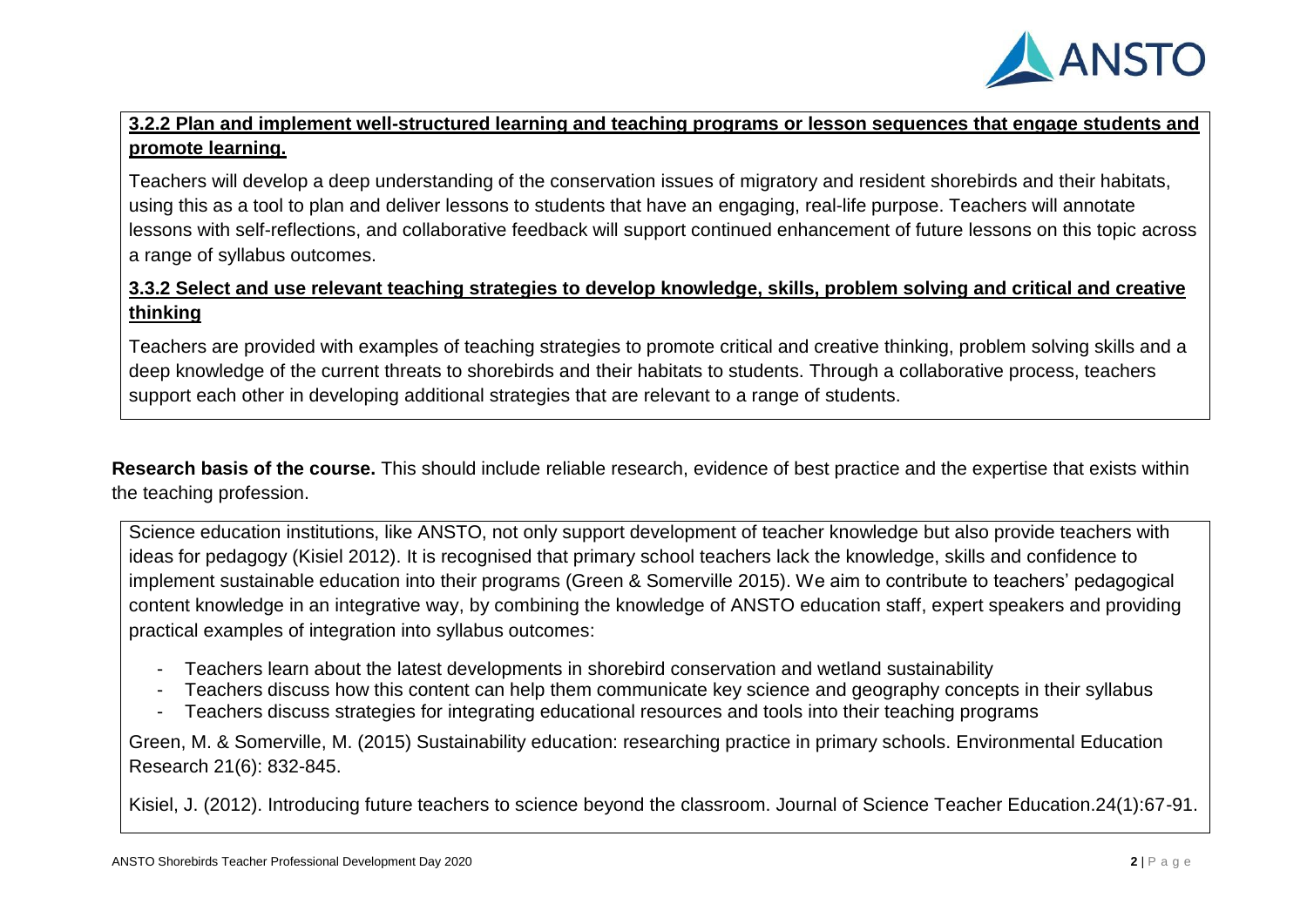

#### **Rationale for the course**

ANSTO Education strives to support teachers who seek opportunities to collaborate and produce engaging materials that support cross-curricula outcomes. The ANSTO Shorebirds Competition and the associated resources provide teachers with the knowledge and understanding to create authentic learning experiences that meet syllabus outcomes in Geography, Science and Visual Arts. The opportunities to meet additional outcomes in other key learning areas are also available for teachers to pursue.

## **Summary of the course**

The course has been designed to complement the ANSTO Shorebirds Competition by introducing teachers to a range of experts and materials to build knowledge in shorebird conservation and how it can be incorporated into learning programs for Years 3 – 6. The course is fully accessible online and consists of three sessions. Session 1 will consist of pre-reading by teachers (approx. 30mins). Materials will be made available to teachers upon registration for the course. Session 2 will be delivered as a live afternoon video-conference of 1.5 hours where teachers will have the opportunity to learn from experts in migratory and resident shorebird as well as wetland and coastal habitat conservation. New educational resources will be introduced for teachers to incorporate into their teaching programs. Session 3 will be completed by teachers within 4 weeks and will require teachers to use the resources provided to develop, deliver and provide feedback on one lesson relating to migratory and resident shorebirds and/or wetland and coastal habitat sustainability.

#### **Further teacher learning opportunities**

Not applicable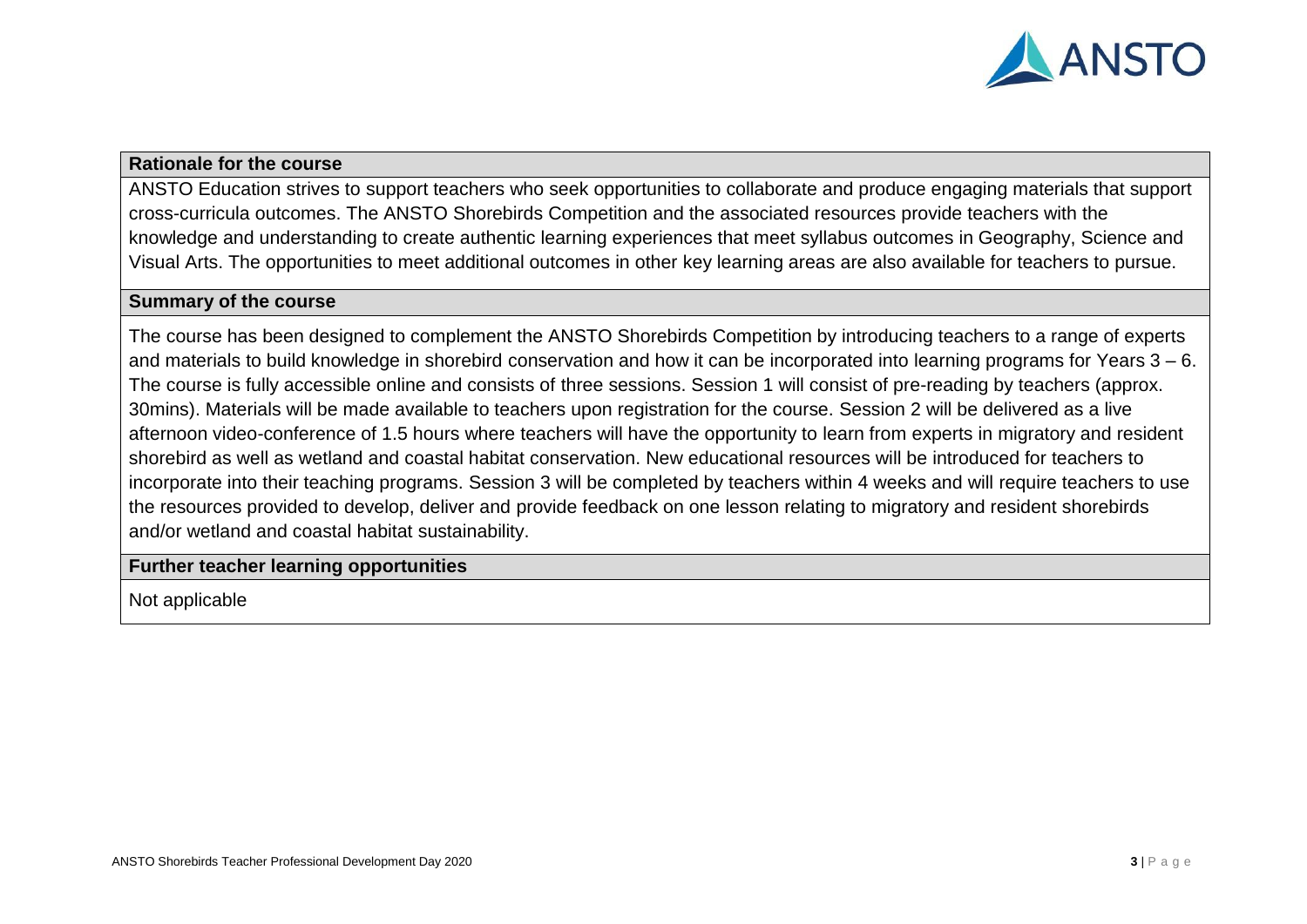

| Course/program<br>sessions                                                                    | Focus and content of the<br>sessions                                                                                                                                                                                                                                                                                                                                                                                       | Standard descriptors at the<br><b>Proficient Teachers level</b><br>addressed by the session:                                       | Explanation of how the standard descriptors will<br>specifically be addressed within the session                                                                                                                                                                                                                                                                                                                                                                                                                                                                                                                                                                                                                                     |
|-----------------------------------------------------------------------------------------------|----------------------------------------------------------------------------------------------------------------------------------------------------------------------------------------------------------------------------------------------------------------------------------------------------------------------------------------------------------------------------------------------------------------------------|------------------------------------------------------------------------------------------------------------------------------------|--------------------------------------------------------------------------------------------------------------------------------------------------------------------------------------------------------------------------------------------------------------------------------------------------------------------------------------------------------------------------------------------------------------------------------------------------------------------------------------------------------------------------------------------------------------------------------------------------------------------------------------------------------------------------------------------------------------------------------------|
| <b>Session 1</b><br>Pre-reading<br>$(0.5$ hour)                                               | Building of participant<br>background knowledge of<br>threatened shorebirds to<br>enhance engagement and<br>participation in Session 2.                                                                                                                                                                                                                                                                                    | 2.1.2 Apply knowledge of the<br>content and teaching strategies<br>of the teaching area to develop<br>engaging teaching activities | Participants will be provided with reading materials to develop<br>background knowledge of threatened shorebirds. As the video-<br>conference in Session 2 is an interactive session with Q&A time<br>allocated, this will enable teachers to note any questions they have<br>for the speakers and develop greater knowledge of the content.                                                                                                                                                                                                                                                                                                                                                                                         |
| <b>Session 2</b><br>Talks from experts<br>(via video-<br>conference)<br>$(1.5 \text{ hours})$ | 1. Introduction to ANSTO and<br>the Shorebirds competition<br>2. Expert speaker 1: What is<br>a shorebird? And why do they<br>matter?<br>3. Expert speaker 2: Migration<br>of shorebirds and Australia's<br>obligations.<br>4. Expert speaker 3: Threats<br>and protection of shorebirds<br>5. Expert speaker 4: Shores<br>and wetland habitats and<br>ecology of (links to ANSTO<br>research and sample lesson<br>plans). | 2.1.2 Apply knowledge of the<br>content and teaching strategies<br>of the teaching area to develop<br>engaging teaching activities | In this session teachers will gain knowledge of the content area and<br>ways to incorporate this into teaching strategies. Experts will<br>provide information about threatened shorebirds and wetland<br>habitats in Australia and suggest ways to engage students through<br>the Shorebirds Competition whilst addressing the following<br>outcomes:<br>From the Australian Curriculum:-<br>Year 3 Science: Biological sciences (ACSSU044), Nature and<br>development of science (ACSHE050)<br>Year 4 Science: Biological sciences (ACSSU072, 073), Nature and<br>development of science (ACSHE061)<br>Years 3 and 4 The Arts: Visual arts (ACAVAM111)<br>Year 5 Humanities and Social Sciences: Geography (ACHGK026,<br>027, 029) |
|                                                                                               | 6. Q&A with expert speakers.<br>7. Shorebird competition link<br>to syllabus and sample<br>teaching program.<br>8. Explanation of Session 3.                                                                                                                                                                                                                                                                               | 2.2.2 Organise content into<br>coherent, well-sequenced<br>learning and teaching<br>programs                                       | Years 5 and 6 The Arts: Visual arts (ACAVAM115)<br>From the NSW syllabuses:-<br>Stage 2 Science and Technology: Living World (Classification of<br>living things, Life cycle of living things, Survival of living things)<br>Stage 2 Creative Arts: Visual Arts (Making)                                                                                                                                                                                                                                                                                                                                                                                                                                                             |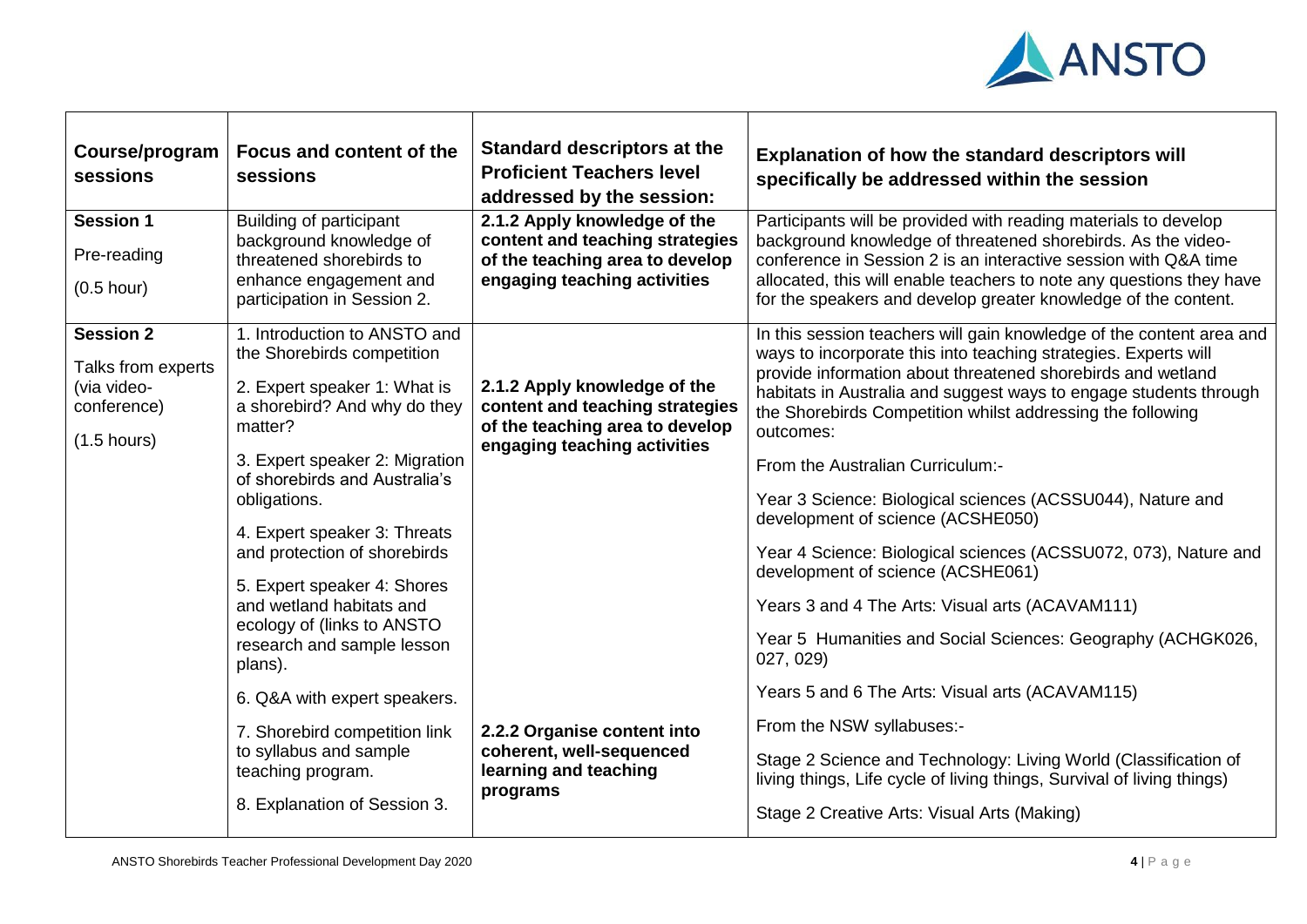

| Course/program<br>sessions | Focus and content of the<br>sessions | Standard descriptors at the<br><b>Proficient Teachers level</b><br>addressed by the session: | Explanation of how the standard descriptors will<br>specifically be addressed within the session                                                                            |
|----------------------------|--------------------------------------|----------------------------------------------------------------------------------------------|-----------------------------------------------------------------------------------------------------------------------------------------------------------------------------|
|                            |                                      |                                                                                              | Stage 3 Geography: Factors that Shape Places (Factors that<br>change environments, Humans shape places)                                                                     |
|                            |                                      |                                                                                              | Stage 3 Creative Arts: Visual Arts (Making)                                                                                                                                 |
|                            |                                      |                                                                                              | Teachers will use classroom activity resources (developed by<br>ANSTO Education) to develop teaching and learning activities that<br>address                                |
|                            |                                      |                                                                                              | Threats to shorebirds<br>Threats to Australian wetlands<br>Using visual representation to raise public awareness                                                            |
|                            |                                      |                                                                                              | Teachers are given the opportunity to acquire content knowledge<br>through interactions with experts via the video-conference and the<br>provision of additional resources. |
|                            |                                      |                                                                                              | Teachers are given continuous access to a range of online<br>resources to support the development of teacher pedagogy as it<br>relates to the topic.                        |
|                            |                                      |                                                                                              | https://www.ansto.gov.au/education/primary/competitions/shorebird<br>s-competition-2020#content-additional-information                                                      |